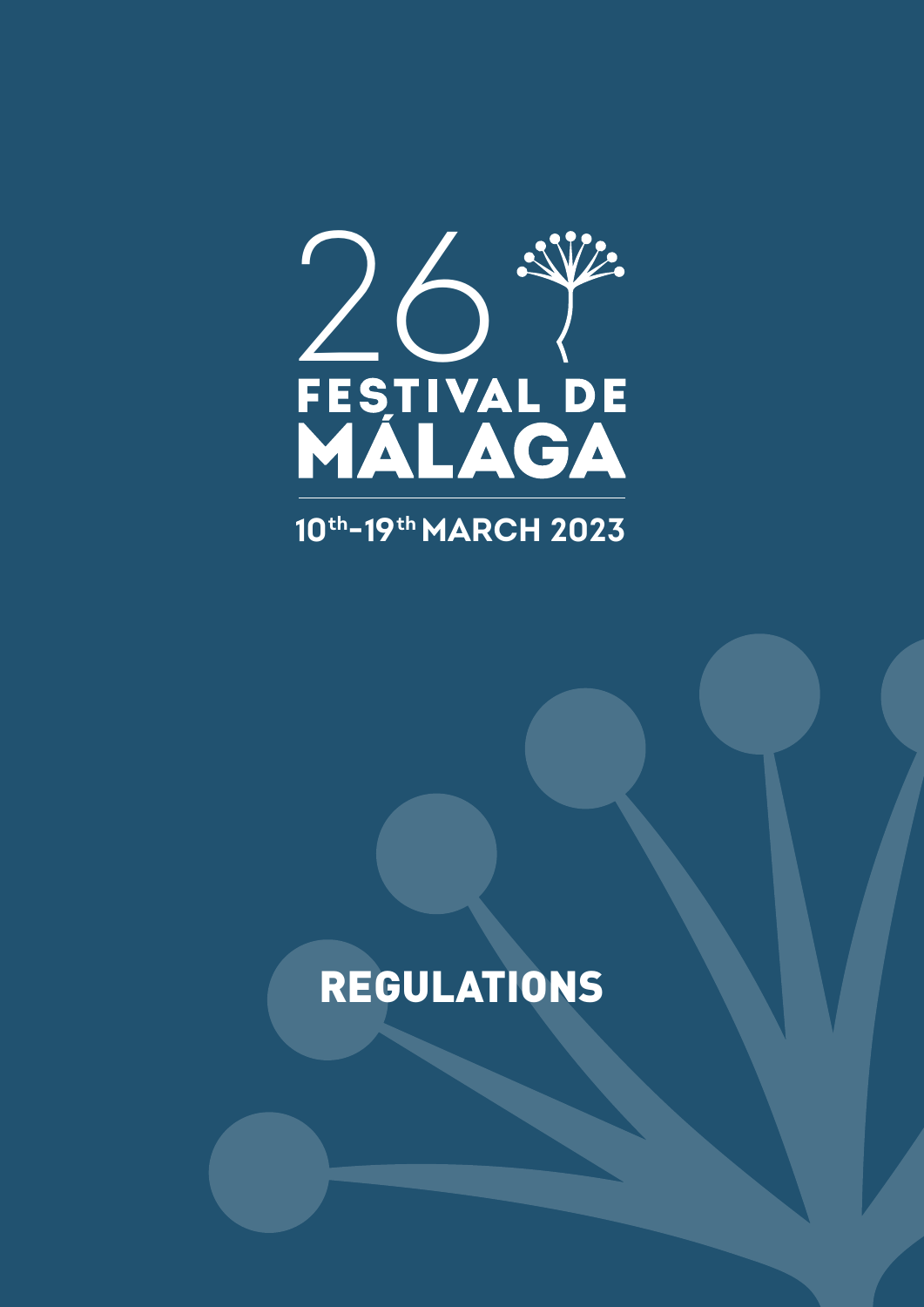**FESTIVAL DE** MALAGA

# 26th EDITION FESTIVAL DE MÁLAGA REGULATIONS

# 1. OBJECTIVES

The objectives of Festival de Málaga are to disseminate and promote Spanish films and their general cultural sphere. In this sense, the Festival is also a platform for Latin American film productions. Its functions include hosting an event for the different professional sectors of films in Spanish (construed as films produced in Spain and all of Latin America, including Brazil) to boost their development and promote international sales.

In compliance with these objectives, the 26th Edition of Festival de Málaga will be held from **10th to 19th March 2023**.

# 2. SECTIONS

#### **FEATURE FILMS, ZONAZINE AND DOCUMENTARIES COMPETITION**

Fiction or animated feature films or documentaries from Spain or Latin American countries produced after the 1st of January 2022 that have not been commercially released on a regular basis in public cinemas, video, television or at an audiovisual event in Spain or on VOD (video on demand) platforms.

#### **SHORT FILM COMPETITION**

Short films shall not last more than 30 minutes.

#### **SPANISH FICTION OR ANIMATED SHORT FILMS**

Spanish fiction or animated short films produced after the 1st of January 2022 that have not been commercially released in public cinemas, on DVD, video or television in Spain.

The selection committee shall choose the section in which the selected short films are to participate: SHORT FILMS OFFICIAL COMPETITION (FICTION or ANIMAZINE), or MALAGA SHORT FILMS OFFICIAL COMPETITION (only for short films that have been produced by companies located in the province of Malaga and/or directed by directors born or currently residing in the province of Malaga).

#### **DOCUMENTARIES SHORT FILMS COMPETITION**

Documentary short films with Spanish or Latin American production and/or subject, produced after the 1st of January 2022 that have not been commercially released in public cinemas, on DVD, video or television in Spain.

#### **DOCUMENTARIES (FULL LENGTH AND SHORT FILMS) CINEMA COCINA COMPETITION**

Festival de Málaga develops CINEMA COCINA section, focused on the relationship between cinema and gastronomy. This section covers those aspects that deal with the daily activities, research, promotion and dissemination carried out by professionals in this sector, including the food industry, culinary and those associated from a professional perspective (artisan manufacturers of crockery or glassware, architects who develop a restaurant project, etc.) and cultural (sculptors, painters, photographers, publishers, etc.). The documentary should take place in their work spaces (restaurants, orchards, wineries, workshops, etc.), in locations linked to the functions they perform (cultural events, competitions, training in schools, etc.) or in spaces that in some way have a direct influence on their professional development.

Films must be of Spanish nationality or from Latin American countries made after 1st of January 2022, which have not been commercially released in theaters, video, television, audiovisual events in Spain or VOD (video on demand) platforms. Short films shall not last more than 30 minutes.

#### **+MALAGA INTERNATIONAL PREMIERES**

Films selected directly by the festival.

Selection of outstanding feature films made after January 1st, 2022 unreleased in Spain, which have been critically acclaimed and/or awarded at other international festivals.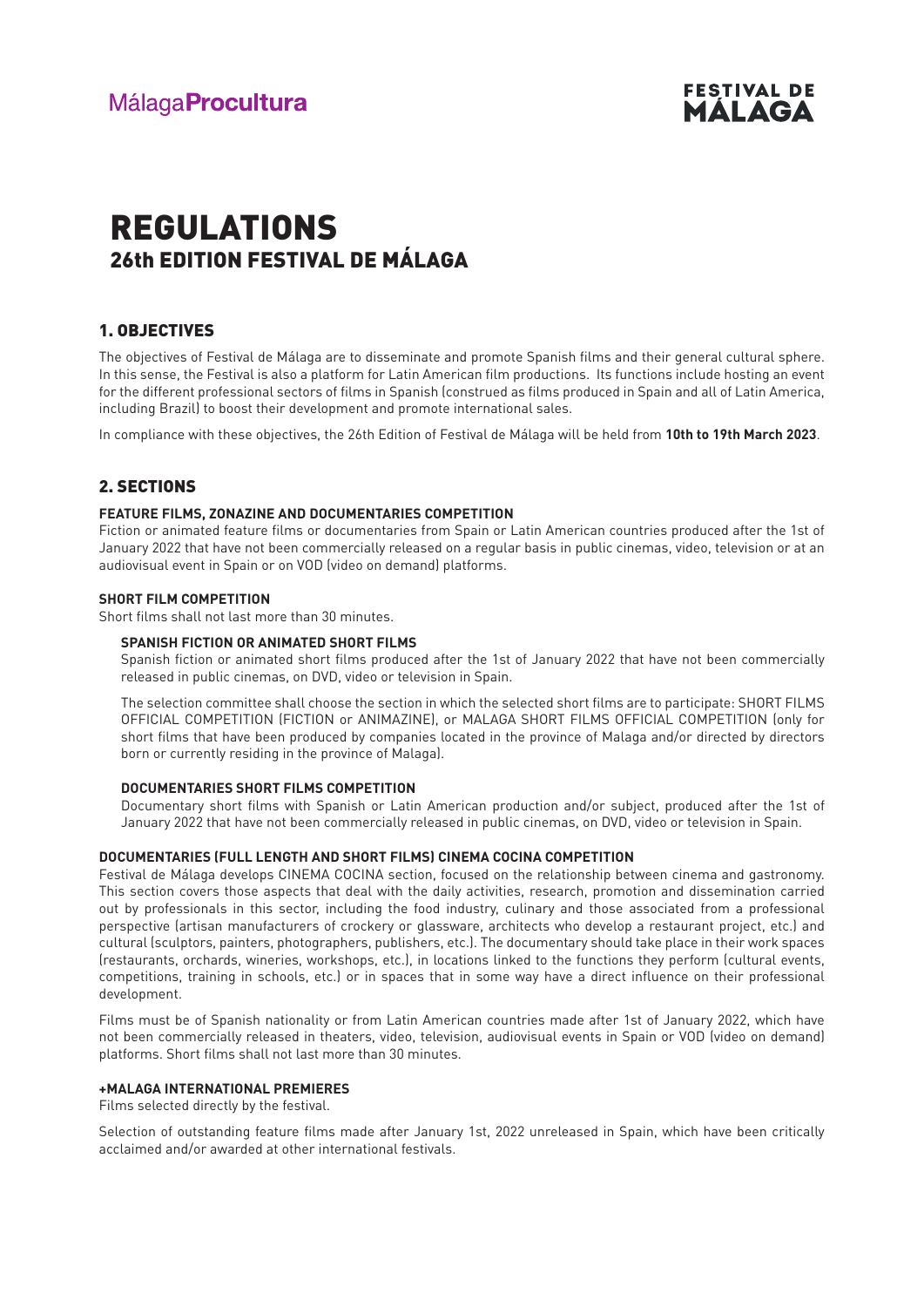## 3. SUBMITTING GENERAL RULES

Submission in the 26th Edition of Festival de Málaga can only be done through FESTHOME website (www.festhome. com), prior to the following dates:

#### **November 15th 2022**

- Full-length documentary films
- Fiction, animated or documetary short films
- Cinema Cocina (full length and short films)

#### **January 15th 2022**

• Full-length fiction films

In order to register correctly, you must first create a profile on Festhome, register the film on that platform and finally submit the film to Festival de Málaga. Merely loading the film onto the Festhome platform does not mean that it has been registered in Festival de Málaga. This will only occur once you have complied with all the requirements listed above.

Films that do not comply with these instructions shall be excluded from the selection process.

#### **SELECTED FILMS REQUIREMENTS**

The invitation made to each film selected by the Festival de Málaga will remain strictly confidential between the Festival and the producers or representatives of the invited film until such time as the Festival decides to make an official announcement in this regard.

Once a film has been selected by the Festival for any of its sections, it cannot be withdrawn. Furthermore, the films selected shall not compete, be screened or submitted to participate in other Spanish festivals or similar events prior to being screened in Malaga. This last prohibition shall not be applied to short films in any section.

Likewise, said production/distribution company undertakes that representatives of the technical and/or artistic team of the audiovisual selected will attend its official screening at Festival de Málaga. The Festival is empowered to remove it from the corresponding Official Selection if this obligation is not fulfilled.

Registration of a film to compete in the 26th edition of the Festival de Málaga entails full acceptance of and compliance with these Participation Regulations and possible appendices.

#### **PROGRAMMING AND SCREENING RIGHTS**

For the duration of the Festival, the organisers reserve the right to screen the films selected in as many public sessions as deemed appropriate. In this respect, production companies shall assign the rights for the public screening of their films for the duration of the Festival at no cost for the latter and exempted from payment of exhibition fees

#### **VERSIONS**

All screening copies of the films selected for the different sections of the Festival shall be submitted in their original version. Films whose original language is not Spanish (either entirely or partly) shall be submitted with Spanish subtitles.

In order to enhance their international dissemination in the Festival's Industry Area (MAFIZ), selected films must have English subtitles.

#### **SCREENING FORMATS**

The screening copy for films selected must be submitted in DCP (Digital Cinema Package), together with a security copy.

DCP screening copies must comply with DCI standards, and will be kept by the Festival de Málaga until the Festival's last programmed screening finalises. Furthermore, the company that registered the film selected must certify that the copy works properly (audio/video synchronisation, colour, etc.) having tested it before shipment. Said company must also provide necessary KDMs to the technical department (with a minimum leeway of availability 48-hour before the screening and 24-hour after), assuming the costs arising from generating the KDMs and management of new KDMs (or DKDMs) if necessary.

The Festival reserves the right to no accept copies which, as a result of necessary technical verifications, are not deemed appropriate for screening, submitting a technical report in that regard to the film's representatives and requesting a new copy.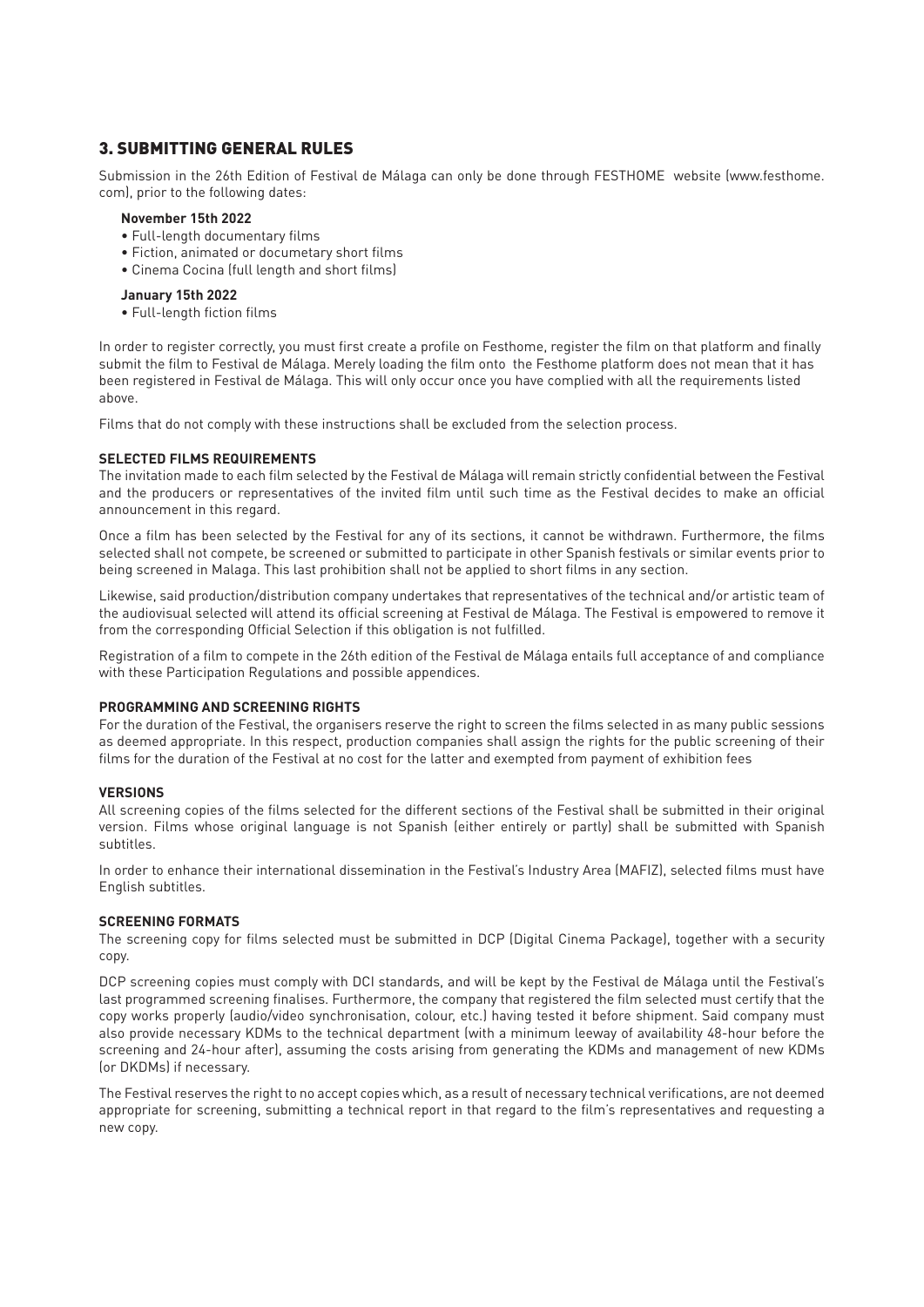#### **COPIES CIRCULATION**

Selected films must send the DCP prior February 10th choose out one of these methods:

#### **Physical shipment of the DCP together with a digital file that can be used as a backup copy.**

Payment of shipping expenses (transport and insurance policy) arising from sending a copy of each film selected in any of the Festival sections from the place of shipment to the Festival's copy warehouse, shall be on account of the production companies.

For participating films, production companies must provide the Festival, prior to the 10th of February, with screening copies, informing the Organisers of the date of shipment of the copies and the means of transport used.

All copies of participating films must indicate the information needed to return them. All copies will be returned within a deadline of fifteen days following the end of the Festival.

Payment of the transport expenses to return the copies of the films shall be on account of the Festival.

The insurance policy taken out by the Festival covers the risks of fire, loss, theft, damage and destruction of the copy for the period of time ranging from arrival at the Festival and return to the return address specified. The deadline to file any claim in respect to a copy shall be three months as of the date of return.

#### **Digital sending of the DCP to an FTP enabled for such use by the Festival.**

In this case, the DCP must be hosted uncompressed, not accepting ZIP or RAR files before February 10th, 2023. In addition to the DCP, a digital file must also be hosted as a backup, in H264, no larger than 50 GB, with subtitles (SRT) in English and Spanish and with a minimum resolution of full HD.

The Organization will destroy these files at the end of the edition.

Once the Copy Management Department has been informed of this method of sending the files (always before February 10th), the FTP access data will be provided.

In the event that a technical viewing during the festival in the auditorium is required, it can be requested before February 27th via email: gestiondecopias@malagaprocultura.com . After this date, technical viewings cannot be requested.

## 4. JURIES AND AWARDS

#### **JURIES**

The Board of Directors of the Festival, whose decisions cannot be appealed and do not have to be justified, shall designate the juries for the different sections in competition.

No person with an interest in the production, distribution or any other type of exploitation or participation in the films selected for the competition shall form part of the juries of the different sections in competition.

The juries of the different categories may grant, together with official awards, up to two special mentions for each category.

No award for any category shall be declared void, and no award entailing a cash prize shall be granted ex aequo. In the case of awards that do not include a cash prize, the juries of the different categories may grant a maximum of two ex aequo awards.

The awards for all categories cannot be declared void, and awards entailing a cash prize cannot be granted ex aequo. In the case of awards without a cash prize, the juries of the different categories may grant a maximum of two ex aequo awards.

The Juries of the different sections in competition undertake to not publicly express their considerations regarding the selection of the films for which they are expected to vote.

The Board of Directors of the Festival de Málaga may be present, with the right to participate but not vote, at the deliberations and announcements of the different juries.

#### **AWARDS**

#### FEATURE FILMS COMPETITION

- Gold Biznaga for the BEST SPANISH FILM (\*) with a cash prize 8,000 Euros
- Gold Biznaga for the BEST LATIN AMERICAN FILM with a cash prize of 8,000 Euros
- Silver Biznaga SPECIAL JURY AWARD
- Silver Biznaga for BEST DIRECTING
- Silver Biznaga for BEST ACTRESS IN A LEADING ROLE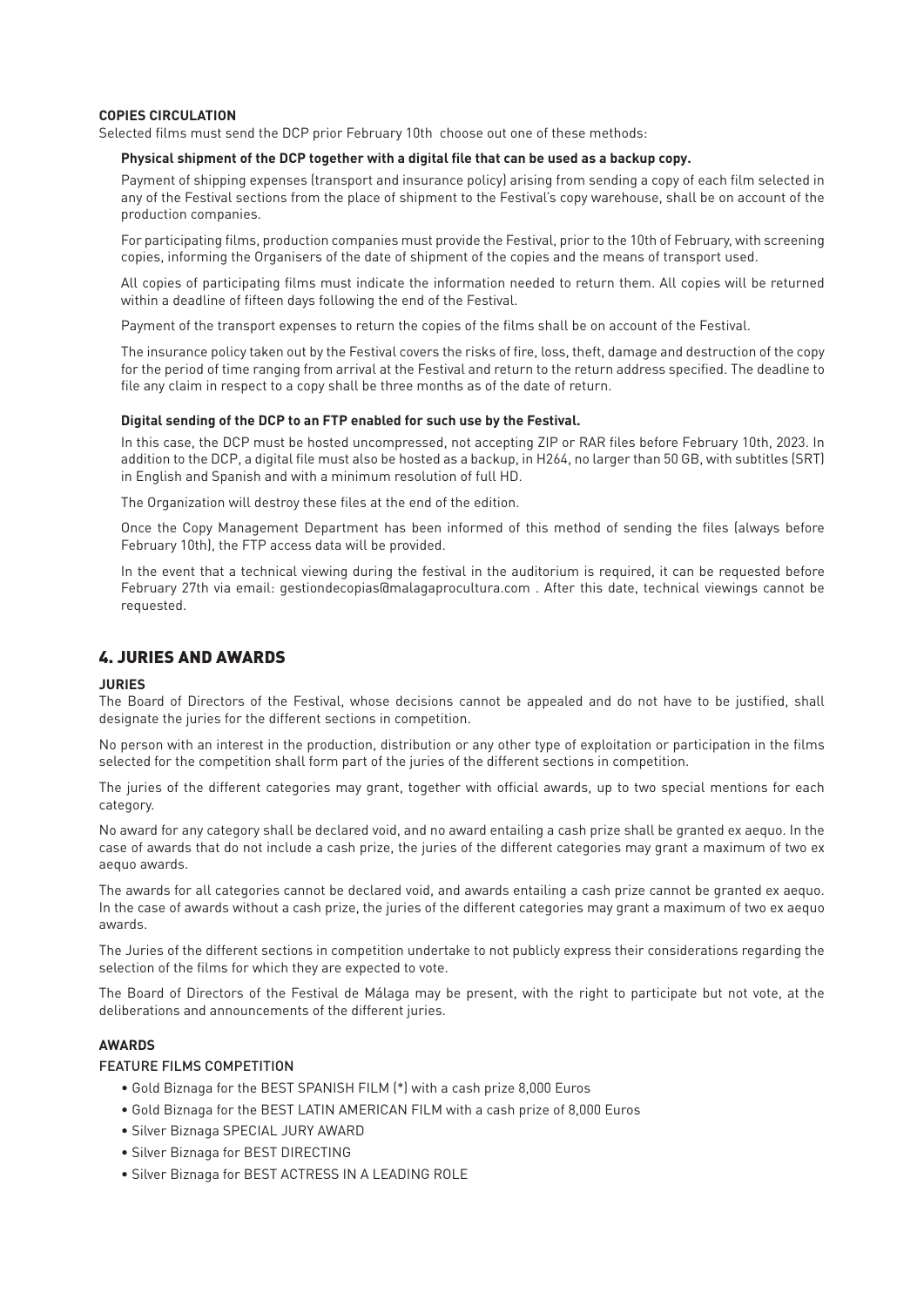- Silver Biznaga for BEST ACTOR IN A LEADING ROLE
- Silver Biznaga for BEST ACTRESS IN A SUPPORTING ROLE
- Silver Biznaga for BEST ACTOR IN A SUPPORTING ROLE
- Silver Biznaga for BEST SCREENPLAY
- Silver Biznaga for BEST ORIGINAL SCORE
- Silver Biznaga for BEST PHOTOGRAPHY
- Silver Biznaga for BEST FILM EDITING
- Silver Biznaga AUDIENCE AWARD (\*\*)

#### ZONAZINE COMPETITION

- Silver Biznaga for BEST SPANISH FILM (\*) with a cash prize 4,000 Euros
- Silver Biznaga for BEST LATIN AMERICAN FILM with a cash prize 4,000 Euros
- Silver Biznaga for BEST DIRECTING
- Silver Biznaga for BEST ACTOR IN A LEADING ROLE
- Silver Biznaga for BEST ACTRESS IN A LEADING ROLE
- Silver Biznaga AUDIENCE AWARD (\*\*)

#### DOCUMENTARIES COMPETITION

- Silver Biznaga for BEST DOCUMENTARY with cash prize of 4,000 euros
- Silver Biznaga for BEST DIRECTING
- Silver Biznaga for AUDIENCE AWARD (\*)

(\*) The Organizers shall determine which films are to be considered Spanish depending on the degree of participation of Spanish production in the film.

#### FICTION SHORT FILMS COMPETITION

- Silver Biznaga for BEST SHORT FILM with cash prize of 2,000 euros
- Silver Biznaga for BEST DIRECTING
- Silver Biznaga for BEST ACTRESS IN A LEADING ROLE
- Silver Biznaga for BEST ACTOR IN A LEADING ROLE
- Silver Biznaga AUDIENCE AWARD (\*\*)

#### ANIMATED SHORT FILMS COMPETITION

- Silver Biznaga for BEST SHORT FILM with cash prize of 2,000 euros
- Silver Biznaga AUDIENCE AWARD (\*\*)

#### DOCUMENTARY SHORT FILMS COMPETITION

- Silver Biznaga for BEST SHORT FILM with cash prize of 2,000 euros
- Silver Biznaga AUDIENCE AWARD (\*\*)

#### MÁLAGA SHORT FILMS COMPETITION

The short films not included in the final selection of the previous categories produced by companies located in the province of Malaga and/or directed by directors born or currently residing in the province of Malaga may be selected and programmed in the category 'Malaga Short Films ', competing for the following awards:

- Silver Biznaga for BEST FICTION SHORT FILM with a cash prize of 1,000 euros
- Silver Biznaga for BEST DOCUMENTARY, ANIMATED OR EXPERIMENTAL SHORT FILM with a cash prize of 1,000 euros
- AUDIENCE Award (\*\*)

#### CINEMA COCINA COMPETITION

- Silver Biznaga for BEST FILM with a cash prize of 4,000 euros
- Silver Biznaga for BEST SHORT FILM with cash prize of 2,000 euros
- Silver Biznaga AUDIENCE AWARD for BEST FILM (\*\*)
- Silver Biznaga AUDIENCE AWARD for BEST SHORT FILM (\*\*)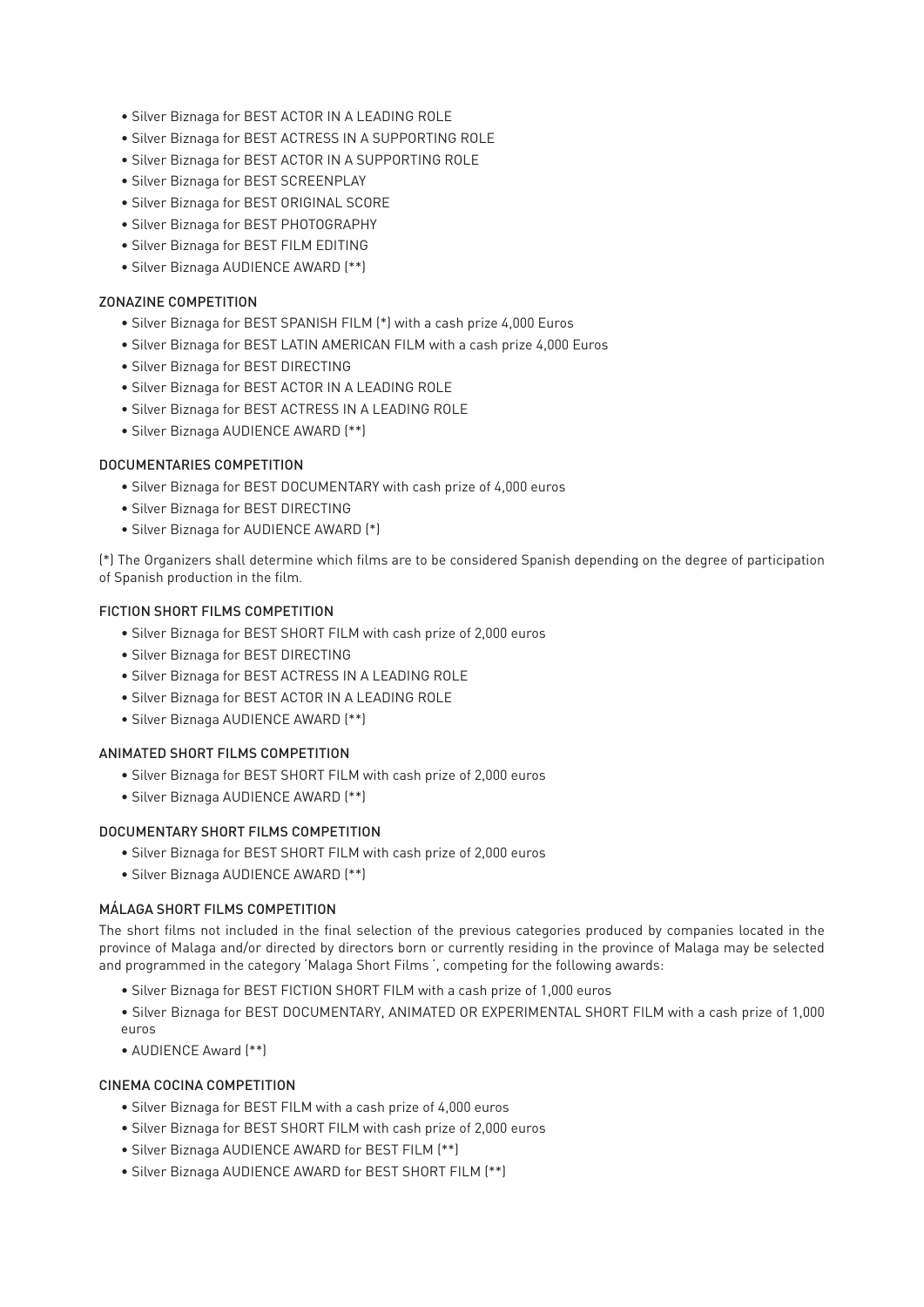#### +MALAGA INTERNATIONAL PREMIERES

• Silver Biznaga AUDIENCE AWARD for BEST FILM with a cash prize of 8,000 euros

All films in the +Málaga section are candidates for an Audience Award destined to the film's distributor in Spain, which will be gived by the spectators who are attending the first screening of the film.

(\*\*) AUDIENCE AWARD: The Audience Award will be the result, in all applicable categories, 50% based on the decision of a popular jury constituted for this purpose and 50% of the votes from the audience (whose points will also be the average of the votes cast), with the exception of documentaries (of any length) and Cinema Cocina, which will have their own jury.

#### **PAYMENT OF PRIZES**

For all categories, except in +MALAGA section (in which payment is destined to the distribution company in Spain), the cash prize of the awards will be paid to the producer subject to presentation of a certificate showing that the film has been shown at another festival or audio-visual event in 2023 following its screening at the Festival de Málaga, or if fitting, indicating that the film has been screened at commercial cinemas. Said certificate will state that the corporate image (logo and name) of the Festival de Málaga appears at the beginning of the film, together with express reference to the award obtained.

This exhibition requirement is not applicable to the sections Málaga Short Films and Cinema Cocina.

In the event that several producers participate in the financing of a film, the cash prizes shall be paid to the production company with the largest share of financing (which shall act as the representative of the production partnership), subject to submitting authorization from the other production companies for that purpose.

The cash prizes of the awards shall be subject to withholdings established by legislation in force at the time of payment by the Festival organization, and in any case shall be deemed to be included in the cash prize of said awards.

#### **AWARD WINNING FILMS COMMITMENTS**

The production companies must send to the Festival de Málaga one copy (digital file, download link or Blu-ray) of the award-winning films, including the written reference of the award received, as a prerequisite for the payment of the prizes contemplated in these Regulations.

The production and/or distribution companies of award-winning feature films, short films and documentaries must include a written reference to said award at the beginning of every single copy of the film they distribute for screening at commercial cinemas, at other film events, on DVD, Blu-ray, television or VOD (video on demand) platforms, and in all the printed information and promotion material (press-books, posters, etc.). Said reference shall consist of a text with the award granted, accompanied with the corporate image (logo and name) of the Festival de Málaga, which shall be provided together with the rules of use by the Festival organization.

#### **The Festival organization reserves the right to include in its files a copy of the award-winning films for non-profit culture.**

#### **IMAGE COMPENSATION**

Participation in any of the sections of Festival de Málaga shall allow for the production/distribution companies to include, in the heading of the films, the Festival's logo with the indication 26st Edition. Said logo and indication can also be included in all insertions in written media.

For the correct inclusion of the logo, which in no case may be altered or adapted, please read the Festival's style manual at www.festivaldemalaga.com or, in case of doubt, contact with the organization.

Likewise, prizes in cash granted to films shall entail correct compliance of the public image compensations specified in the section "Obligations of award-winning films", which must be satisfied in order to have said payments validated by Festival de Málaga.

#### **CATALOGUE AND DOCUMENTATION**

Once an audiovisual is confirmed to participate in the festival, an online form will be sent exclusively for each film that must be completed with the contents required for its programming.

The documentation requested by the Festival for the official catalogue, programme guide and website (synopsis, filmography, artistic and technical credits, photos of the director, trailer, etc.) shall be taken from the online registration form, which must be filled out prior to February 7th for all categories.

#### **PRESS AND PROMOTIONAL MATERIAL**

The Festival's Department of Publications shall contact the respective production and/or distribution companies of the films selected to specify all the material they must send, which will be available for the press and accredited entities on the website's "Press Room".